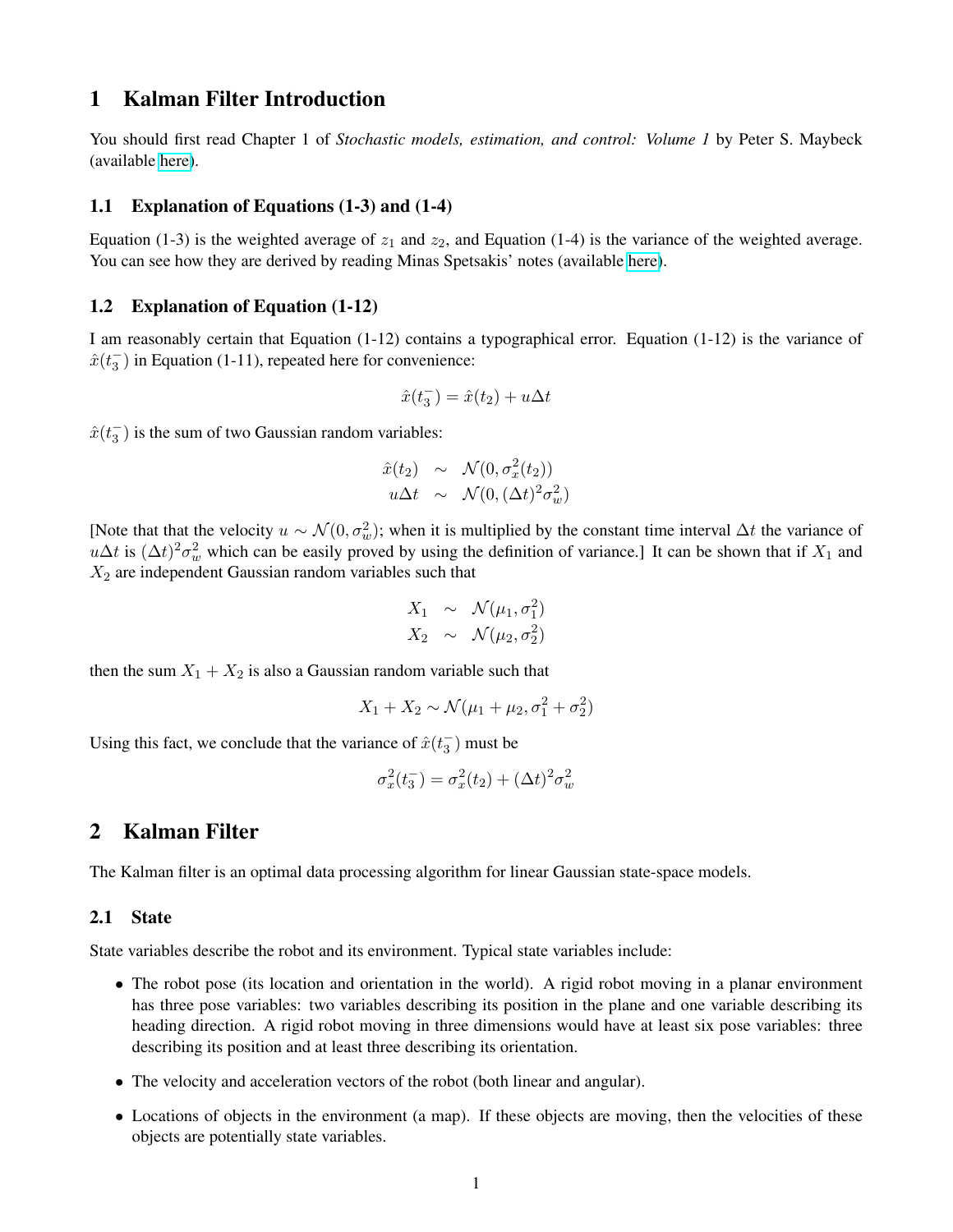The state variables are typically collected into a single *n*-dimensional vector  $x_k$  (the state at time k). We are mostly interested in the pose of a robot moving in a plane so our state vector will typically be

$$
x_k = \left[\begin{array}{c} p_{x,k} \\ p_{y,k} \\ \theta_k \end{array}\right]
$$

where  $p_{x,k}$  and  $p_{y,k}$  are the position of the robot in the world at time k and  $\theta_k$  is the heading direction (angle relative to the world  $x$  axis) at time  $k$ .

## 2.2 Observations or Measurements

A mobile robot typically has one or more sensors that produce measurements related to its internal state or environment. Examples of sensors measuring internal state include a GPS sensor that measure the position of the robot, and a compass that measures the orientation of the robot relative to the earth's magnetic field. Examples of sensors that measure the environment include range sensors such as sonar and lidar, and cameras that capture video images.

In the lost-at-sea example from Maybeck, the measured variable was the same as the state (the one-dimensional location in the world). Usually, sensor measurements do not correspond directly to the state variables but instead are some function of the state variables.

The measurements are typically collected into a single m-dimensional vector  $z_k$  (the measurements at time k).

### 2.3 Control Data

Control data describe the change of state of the robot or its environment. For a free falling object, gravity is the force causing the change in the position and velocity of the object. In mobile robotics, the velocity of the robot causes the pose of the robot to change.

The control data are typically collected into a single *l*-vector  $u_k$  that describes the change of state from time  $k$ to time  $k + 1$ .

#### 2.4 State-Space Model

The Kalman filter recursively produces optimal estimates of state given a description of how the state changes from one time step to the next and a description of how the measurements are related to the state variables. These descriptions come in the form of a pair of equations called the *process* or *plant model* and the *measurement model*.

#### 2.4.1 Process Model

The process model describes how the state changes from one time to the next as a function of the current state, the current control inputs, and a noise model. For a Kalman filter, the process model is

$$
x_{k+1} = A_k x_k + B_k u_k + w_k
$$

 $A_k$  is an  $n \times n$  matrix (sometimes called the state transition model) and  $B_k$  is an  $n \times l$  matrix (sometimes called the control-input model); often  $A_k$  and  $B_k$  are constant in time in which case they are denoted simply A and B respectively. Because the state and control vectors are multiplied by matrices and the resulting terms summed, the process model is linear in its arguments (the Kalman filter assumes a linear model of the change in state).

 $w_k \sim \mathcal{N}(0, Q_k)$  is a Gaussian random variable (sometimes called the process noise) that models the uncertainty in the state transition.  $Q_k$  is an  $n \times n$  covariance matrix. Notice that the Kalman filter assumes an additive Gaussian noise model for the process noise.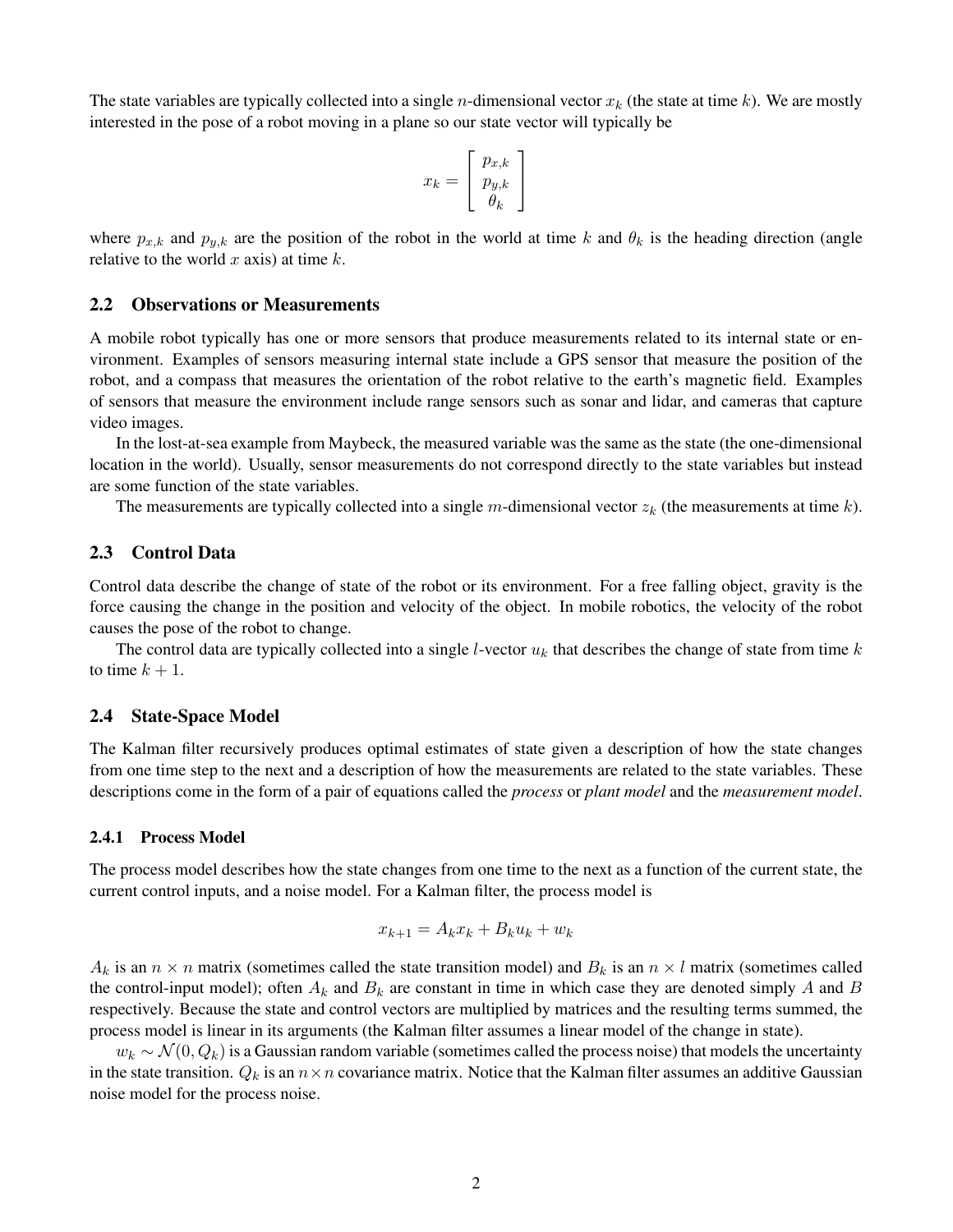#### 2.4.2 Measurement Model

The measurement model describes how the measured quantities are related to the state. For a Kalman filter, the measurement model is

$$
z_k = H_k x_k + v_k
$$

 $H_k$  is an  $m \times n$  matrix that describes the linear relationship between the state and the observations.

 $v_k \sim \mathcal{N}(0, R_k)$  is a Gaussian random variable (called the neasurement noise) that models the uncertainty in the measured quantities.  $R_k$  is an  $m \times m$  covariance matrix. Notice that the Kalman filter assumes an additive Gaussian noise model for the measurement noise.

#### Example 1

Consider an object in free fall (ignoring atmospheric drag) such as a vertically thrown ball. Suppose that we are interested in the height and velocity of the object. From Newtonian physics, the height of the object at time  $t$  is

$$
y(t) = y(t_0) + \dot{y}(t_0)\Delta t - \frac{1}{2}g(\Delta t)^2
$$

where  $y(t_0)$  is the initial height of the object,  $\dot{y}(t_0)$  is the initial velocity of the object,  $\Delta t = t - t_0$  is the elapsed time, and  $g$  is the acceleration due to gravity. The velocity of the object at time  $t$  is

$$
\dot{y}(t) = \dot{y}(t_0) - g\Delta t
$$

If we assume regular discrete time intervals  $\Delta t = 1$  we can write the height and velocity as

$$
y_{k+1} = y_k + \dot{y}_k - \frac{1}{2}g
$$
  

$$
\dot{y}_{k+1} = \dot{y}_k - g
$$

Our state vector is

$$
x_k = \begin{bmatrix} y_k \\ \dot{y}_k \end{bmatrix}
$$

 $u_k = g$ 

Our control input is

Our process model is

$$
x_{k+1} = Ax_k + Bu_k + w_k
$$
  
=  $A \begin{bmatrix} y_k \\ y_k \end{bmatrix} + Bg + w_k$   
=  $\begin{bmatrix} 1 & 1 \\ 0 & 1 \end{bmatrix} \begin{bmatrix} y_k \\ y_k \end{bmatrix} + \begin{bmatrix} -\frac{1}{2} \\ 1 \end{bmatrix} g + w_k$ 

#### 2.4.3 Example 2

An omnidirectional robot is a mobile robot capable of moving in any direction in the plane. Let the state be the position of the robot

$$
x_k = \begin{bmatrix} p_{x,k} \\ p_{y,k} \end{bmatrix}
$$

Assume that the robot is capable of controlling its velocity in both the  $x$  and  $y$  directions so that in one time step it moves by the vector

$$
u_k = \begin{bmatrix} d_{x,k} \\ d_{y,k} \end{bmatrix}
$$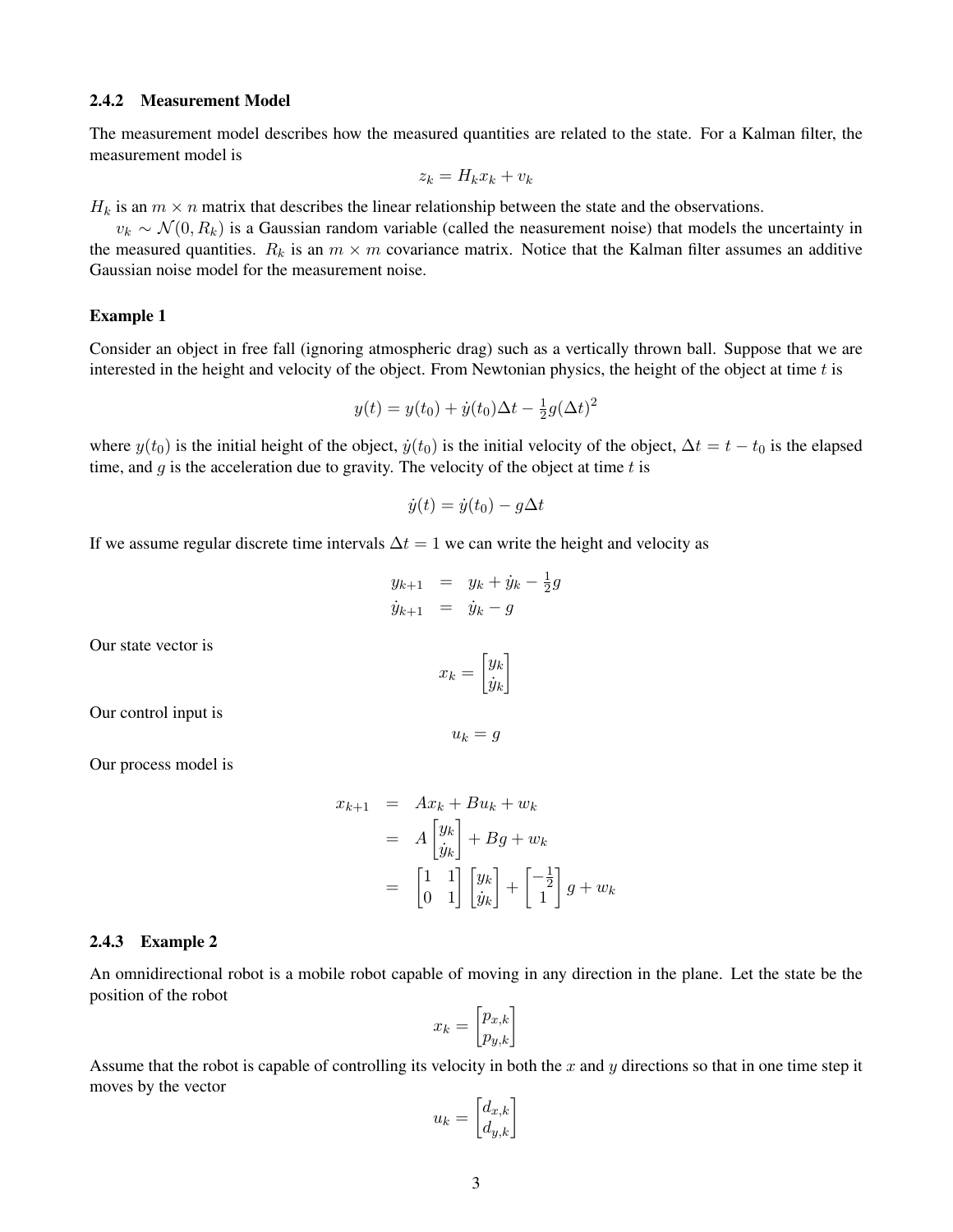Our process model is

$$
x_{k+1} = Ax_k + Bu_k + w_k
$$
  
=  $A \begin{bmatrix} p_{x,k} \\ p_{y,k} \end{bmatrix} + B \begin{bmatrix} d_{x,k} \\ d_{y,k} \end{bmatrix} + w_k$   
=  $\begin{bmatrix} 1 & 0 \\ 0 & 1 \end{bmatrix} \begin{bmatrix} p_{x,k} \\ p_{y,k} \end{bmatrix} + \begin{bmatrix} 1 & 0 \\ 0 & 1 \end{bmatrix} \begin{bmatrix} d_{x,k} \\ d_{y,k} \end{bmatrix} + w_k$ 

# 2.5 Algorithm

Given a state-space model, the Kalman filter produces state estimates in two stages. In stage one, the current state estimate is projected forward in time (using the process model). This is the time-update stage and it is performed using only the model of how the state evolves (and not the actual measurement that was performed). Because the measurement is not used, this stage can also be thought of as being a prediction of the state.

In stage two, the measurement is incorporated into the projected state to obtain an improved estimate. This is the measurement-update stage. Because the measurement is used to improve the estimate obtained by projecting the state forward in time, this stage can also be thought of as being a correction of the predicted state.

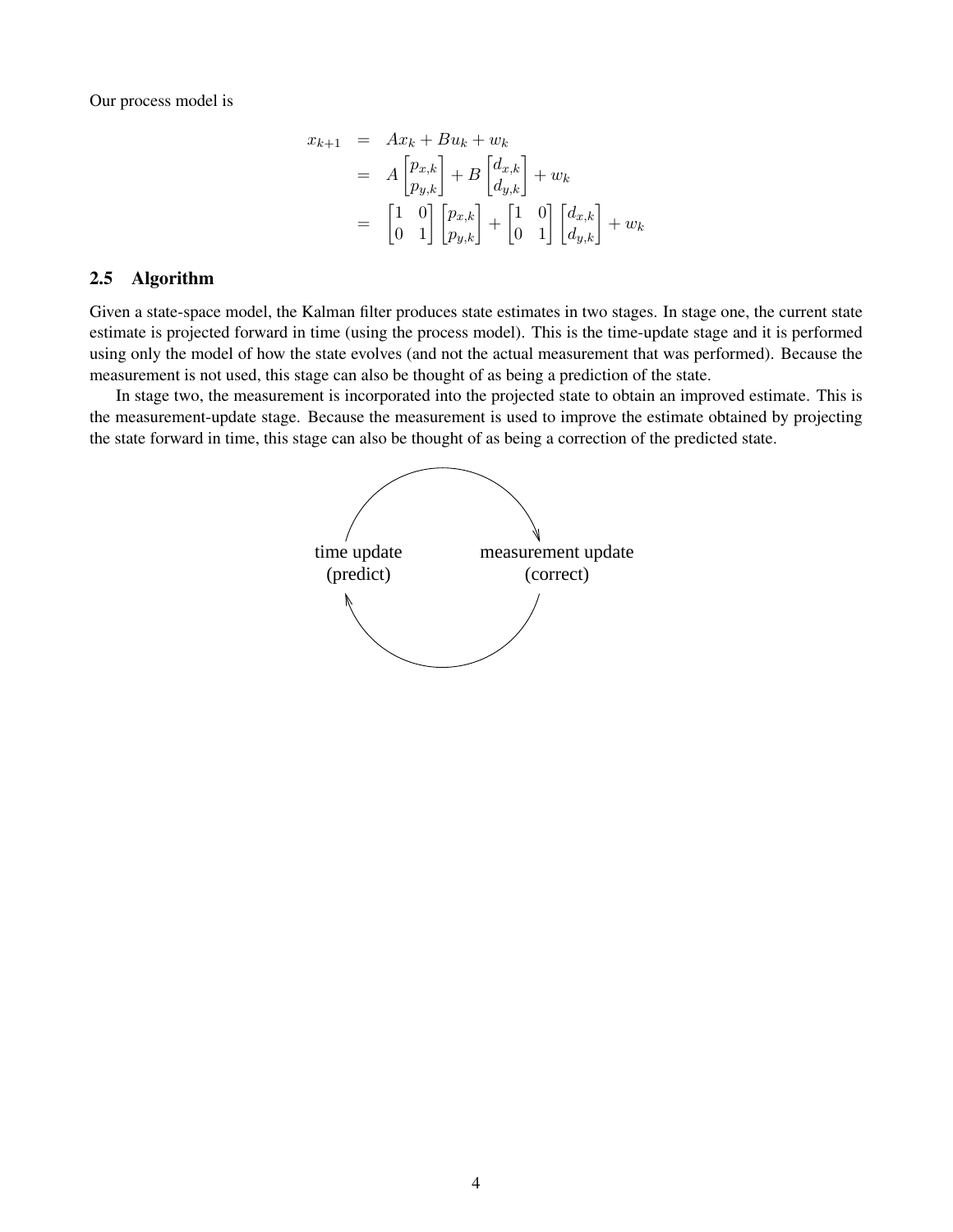| State-space model                              |                                                        |
|------------------------------------------------|--------------------------------------------------------|
| $x_k = Ax_{k-1} + Bu_{k-1} + w_k$              |                                                        |
| $z_k = H_k x_k + v_k$                          |                                                        |
| Initialization                                 |                                                        |
| $\hat{x}_0 = E[x_0]$                           | estimated state at time $k = 0$                        |
| $P_0 = E[(x_0 - E[x_0])(x_0 - E[x_0])^T]$      | estimated covariance of $\hat{x}_0$                    |
| Prediction-correction for time $k = 1, 2, 3, $ |                                                        |
| Prediction                                     |                                                        |
| $\hat{x}_{k}^{-} = A\hat{x}_{k-1} + Bu_{k-1}$  | predict state using process model                      |
| $P_{k}^{-} = AP_{k-1}A^{T} + Q_{k}$            | state uncertainty estimate increases due to prediction |
| Correction                                     |                                                        |
| $\hat{z}_k = H \hat{x}_k^-$                    | expected measurements from measurement model           |
| $r_k = z_k - \hat{z}_k$                        | difference between actual and expected measurement     |
| $S_k = HP_k^-H^T + R_k$                        | measurement covariance                                 |
| $K_k = P_k^{-1} H^T S_k^{-1}$                  | the weight to give to the measurement                  |
| $\hat{x}_k = \hat{x}_k^- + K_k r_k$            | new state estimate incorporating the measurement       |
| $P_k = P_k^- - K_k H P_k^-$                    | state uncertainty estimate decreases due to correction |

# 3 Extended Kalman Filter

One problem with using a Kalman filter in mobile robotics applications is that the process model and observation models are frequently non-linear. Consider the mobile robot shown below at time  $k$  moving with linear velocity  $V_k$  and angular velocity  $\omega_k$ .



In the world frame, the robot's pose is

$$
x_k = \left[\begin{array}{c} p_{x,k} \\ p_{y,k} \\ \theta_k \end{array}\right]
$$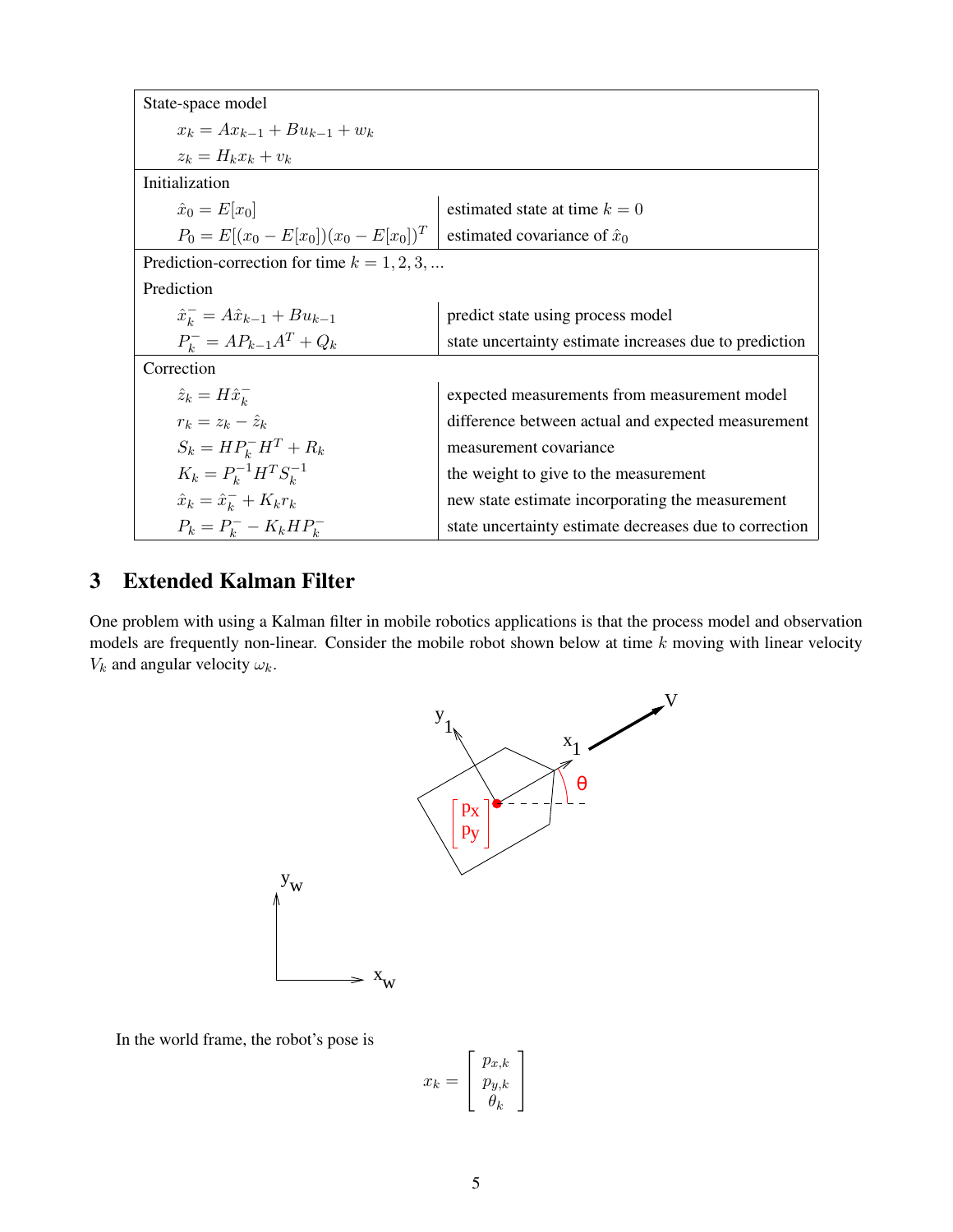and it's velocity is

$$
u_k = \begin{bmatrix} V_k \cos \theta_k \\ V_k \sin \theta_k \\ \omega_k \end{bmatrix}
$$

If we are only interested in the robot's pose, we might consider using the process model

$$
x_{k+1} = (\text{current pose}) + (\text{current velocity}) * (\text{change in time}) + \text{noise}
$$
  
=  $x_k + u_k \Delta T + w_k$   
= 
$$
\begin{bmatrix} p_{x,k} + V_k \Delta T \cos \theta_k \\ p_{y,k} + V_k \Delta T \sin \theta_k \\ \theta_k + \Delta T \omega_k \end{bmatrix} + w_k
$$
  
= 
$$
f(x_k, u_k) + w_k
$$

where the function f is non-linear in the state variable  $\theta_k$  (the cosine and sine terms).

Recall that in the time-update stage of the Kalman filter we need to project the state forward in time to obtain the predicted state  $\hat{x}_{k+1}^-$ . In this case, we can just use f to predict the state

$$
\hat{x}_{k+1}^- = f(\hat{x}_k, u_k) \qquad \text{instead of} \qquad \hat{x}_{k+1}^- = A\hat{x}_k + Bu_k
$$

Recall that we also need to predict the state covariance; for a linear process model the Kalman filter uses

$$
P_{k+1}^- = AP_kA^T + Q_k
$$

For our non-linear process model, we do not have the matrix A to predict the state covariance.

One solution to this problem is to linearize the function  $f$ ; that is, replace  $f$  with a linear approximation of  $f$ . This can be accomplished using the following fact: the best linear approximation to a differentiable function at a given point is given by the Jacobian.

 $\hat{a}$ 

 $\theta$ <sub>1</sub>

Let F be the Jacobian (with respect to the state  $x$ ) of  $f$ :

$$
F = \begin{bmatrix} \frac{\partial f_1}{\partial p_x} & \frac{\partial f_1}{\partial p_y} & \frac{\partial f_1}{\partial \theta} \\ \frac{\partial f_2}{\partial p_x} & \frac{\partial f_2}{\partial p_y} & \frac{\partial f_2}{\partial \theta} \\ \frac{\partial f_3}{\partial p_x} & \frac{\partial f_3}{\partial p_y} & \frac{\partial f_3}{\partial \theta} \end{bmatrix}
$$

 $^{\circ}$   $^{\circ}$ 

where

$$
f_1 = p_{x,k} + V_k \Delta T \cos \theta_k
$$
  
\n
$$
f_2 = p_{y,k} + V_k \Delta T \sin \theta_k
$$
  
\n
$$
f_3 = \theta_k + \Delta T \omega_k
$$

The Jacobian matrix F is of size  $n \times n$  where n is the dimension of the state vector. Computing the partial derivatives yields

$$
F = \left[ \begin{array}{ccc} 1 & 0 & -V_k \Delta T \sin \theta_k \\ 0 & 1 & V_k \Delta T \cos \theta_k \\ 0 & 0 & 1 \end{array} \right]
$$

The predicted state covariance can now be computed as

$$
P_{k+1}^- = FP_k F^T + Q_k
$$